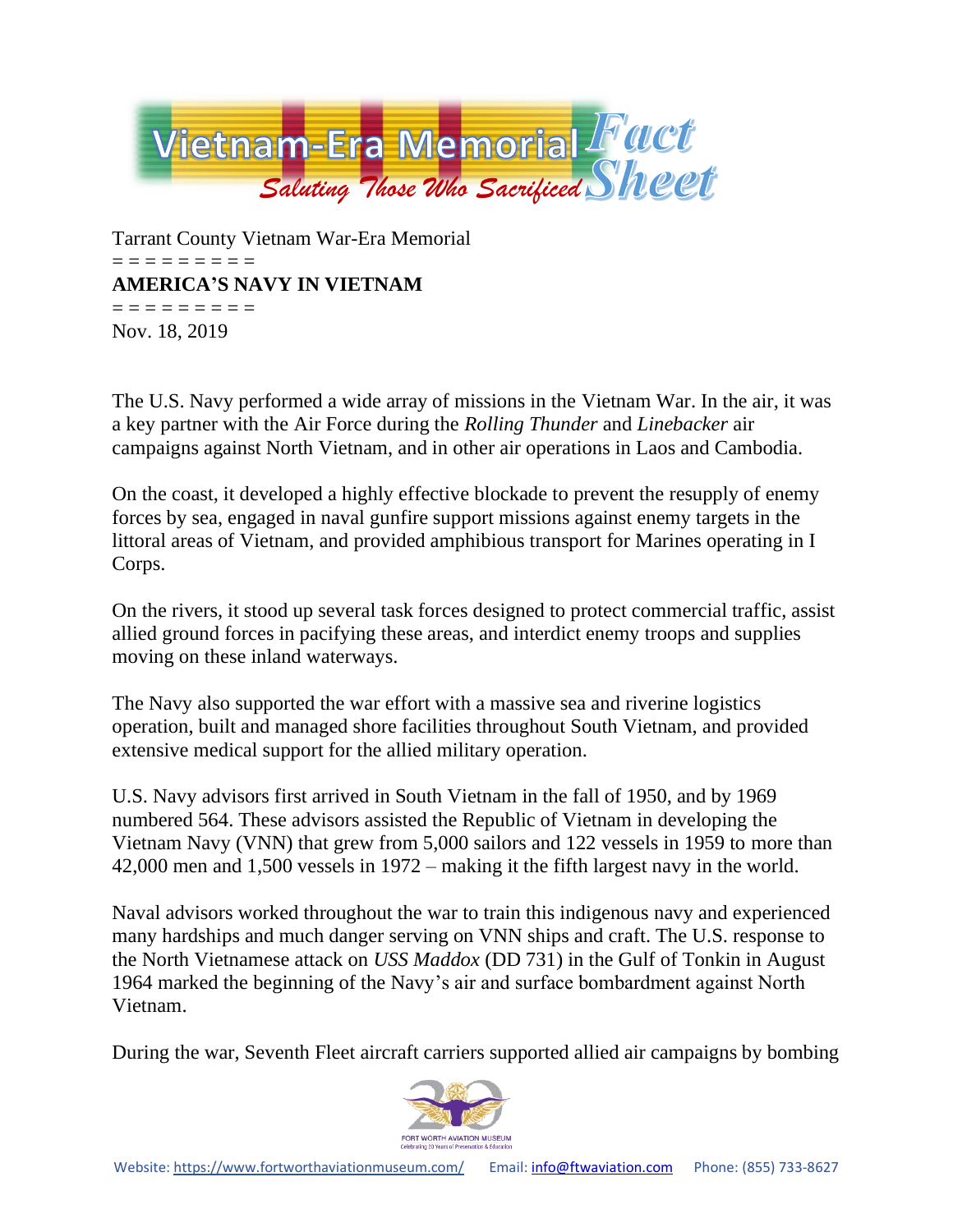fuel and supply facilities, power plants, bridges, and railroads in Laos and North Vietnam, and after 1970, in Cambodia. Navy surface vessels steamed up and down the coasts of both North and South Vietnam, raining down shells on a variety of targets.

*Rolling Thunder* air and naval gunfire attacks, however, did not prove decisive. The 1965–68 interdiction campaign neither resulted in a peace treaty nor altered significantly the ground situation in the south.

*Linebacker* attacks in 1972, by comparison, were more effective, especially in blunting the communist *Easter Offensive*. During *Linebacker I,* the Navy flew an average of 4,000 sorties a month, which represented 60 percent of the air effort. Navy surface ships fired more than 111,000 rounds at targets on the North Vietnamese coast. Navy aircraft also closed North Vietnam's major ports in a highly successful mining operation, code-named *Pocket Money*.

In December 1972, peace negotiations with North Vietnam stalled, compelling President Richard Nixon to resume the air offensive. *Linebacker II* was a maximum effort air campaign, focusing heavily on strategic military targets in Hanoi and Haiphong. Air Force B-52 *Stratofortresses* performed the brunt of the bombing missions during the operation, but Navy aircraft played a vital role in air defense suppression missions and reseeded North Vietnam's major ports with mines.

The discovery of a 100-ton enemy trawler in Vung Ro Bay in February 1965 led to the establishment of a U.S. Navy and Coast Guard patrol force to complement the existing VNN anti-infiltration program along the 1,200-mile coast of South Vietnam. The purpose of this deployment, which became *Operation Market Time* (Task Force 115), was to halt the seaborne infiltration of supplies to communist troops.

*Market Time* represented the Navy's most successful interdiction program during the war, all but eliminating infiltration by North Vietnamese steel-hulled freighters and significantly reducing North Vietnamese resupply by sea.

In December 1965, the U.S. Navy initiated *Operation Game Warden* to patrol the major rivers and canals in the Mekong Delta and Rung Sat Special Zone. Consisting of a fleet of 31-foot patrol boats augmented by attack helicopters and SEAL units, this naval inshore force (Task Force 116) imposed a curfew in the region, interdicted enemy troop and supply movements, curbed communist taxation of peasants, and hindered large-scale Viet Cong operations.

Minesweeping forces and harbor defense units kept the vital waterways to Saigon and Hue and South Vietnam's major ports open for allied use. In performing these varied

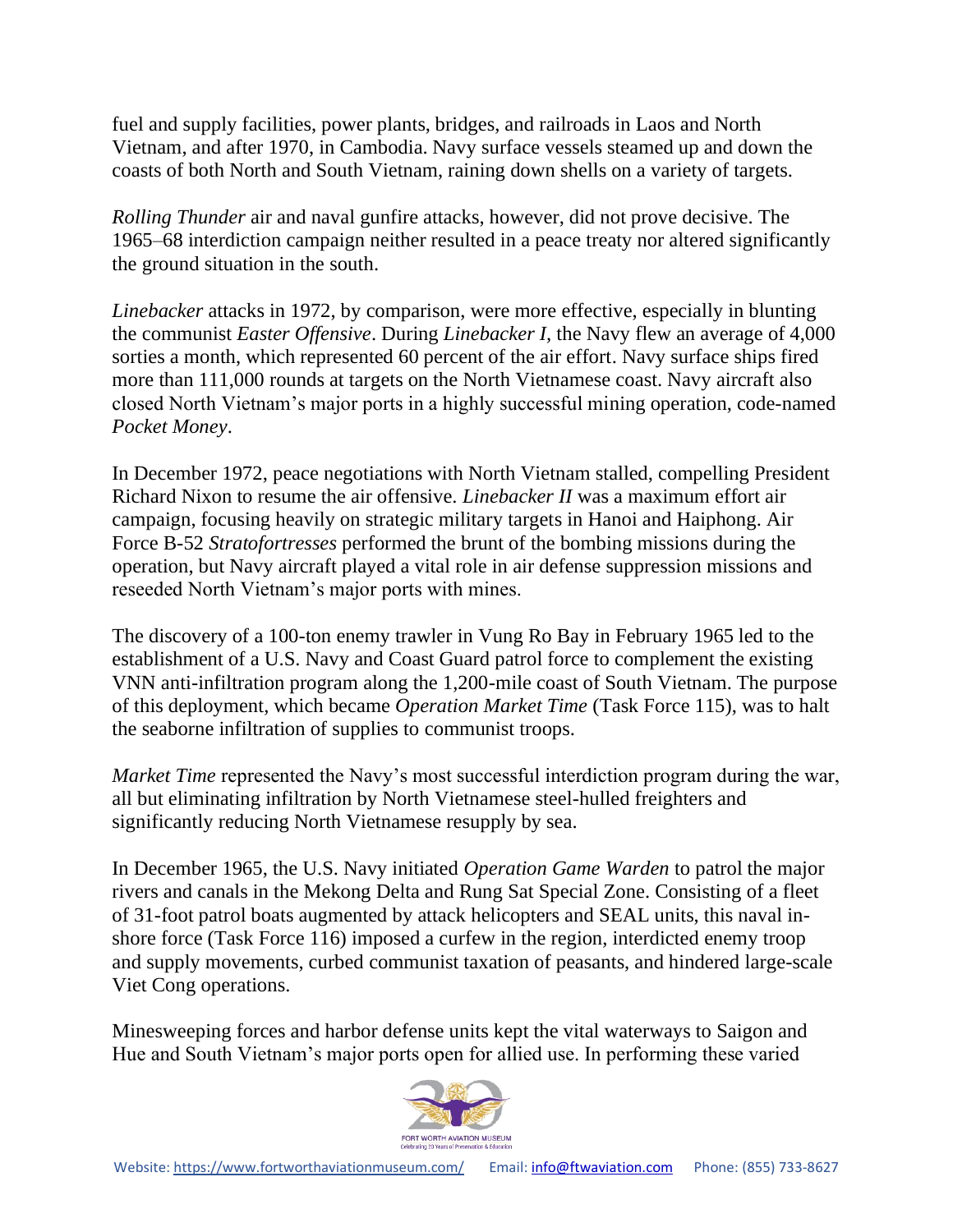functions, *Game Warden* helped secure the major rivers in the area for commerce and extended government control to the "breadbasket" of South Vietnam, home to over six million people.

The Mobile Riverine Force was a joint Army-Navy river assault force designed to search out and destroy Viet Cong units operating in the Mekong Delta. In 1967, elements of the U.S. Army's 9<sup>th</sup> Infantry Division operating from a flotilla of armored Navy riverine craft (Task Force 117) launched a series of daring amphibious assaults in the region, achieving a 15 to 1 kill ratio against the Viet Cong.

During the *Tet Offensive*, the Mobile Riverine Force, assisted by Task Force 116, saved the Mekong Delta by helping South Vietnamese troops defeat Viet Cong attacks on provincial capitals and other major towns in the Delta. Other riverine units based in I Corps (*Task Force Clearwater*) proved instrumental in keeping the Perfume and Cua Viet rivers open for supply traffic during the Tet Offensive.

Southeast Asia lake, ocean, river, and delta strategies (SEALORDS) combined elements of Task Forces 115, 116, and 117 with the VNN to halt the infiltration of enemy troops and supplies into South Vietnam from Cambodia. Beginning in late 1968, riverine forces established new patrol barriers near the border of Cambodia and established a military and South Vietnamese government presence deep in the heart of the Mekong Delta.

This campaign reduced overall Viet Cong activity in the Mekong Delta and deterred the enemy from launching a major drive in the area during the 1972 *Easter Offensive*. The merchant ships of the Military Sea Transportation Service delivered 95 percent of the military equipment and supplies consumed by allied forces in Vietnam. Navy Seabee construction units built enormous support bases at Danang and Saigon to supply all Navy and Marine Corps forces in the field as well as some Air Force and Army units.

Naval Support Activity Sailors administered these logistical hubs and operated a fleet of supply craft and barges that plied the waters of the Mekong Delta and beyond. The Navy also operated two hospitals at Danang and Saigon and two hospital ships, *Sanctuary* (AH 17) and *Repose* (AH 16), staffed by Navy doctors, corpsmen, and 425 female members of the Nurse Corps.

Amphibious readiness was a unique capability shared by the Navy and Marine Corps team in Vietnam. The Marine Corps took advantage of the fleet's amphibious assault ships to launch large and small assaults along the coast of South Vietnam. In *Operation Starlight* of August 1965, U.S. and South Vietnamese units wiped out the 1<sup>st</sup> Viet Cong Regiment. Subsequently, Viet Cong units generally shied away from combat with